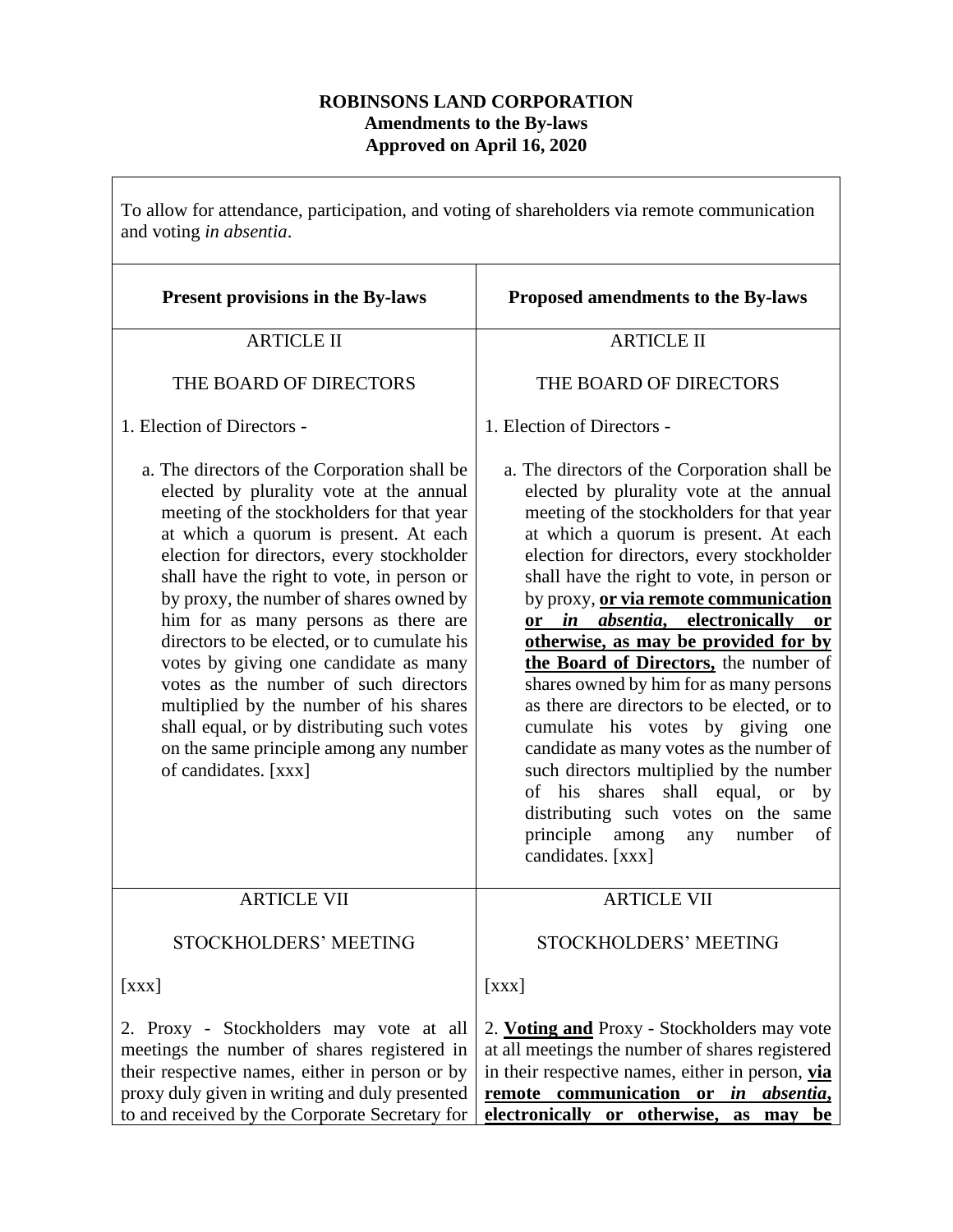| inspection and recording not later than five $(5)$<br>working days before the time set for the<br>meeting, except such period shall be reduced<br>to one (1) working day for meetings that are<br>adjourned due to lack of the necessary quorum.<br>No proxy bearing a signature which is not<br>legally acknowledged by the Corporate<br>Secretary shall be honored at the meetings.<br>Proxies shall be valid and effective for five (5)<br>years, unless the proxy provides for a shorter<br>period, and shall be suspended for any meeting<br>wherein the stockholder appears in person. | provided for by the Board of Directors, or<br>by proxy duly given in writing and duly<br>presented to and received by the Corporate<br>Secretary for inspection and recording not later<br>than five (5) working days before the time set<br>for the meeting, except such period shall be<br>reduced to one (1) working day for meetings<br>that are adjourned due to lack of the necessary<br>quorum. No proxy bearing a signature which is<br>not legally acknowledged by the Corporate<br>Secretary shall be honored at the meetings.<br>Proxies shall be valid and effective for five (5)<br>years, unless the proxy provides for a shorter<br>period, and shall be suspended for any meeting<br>wherein the stockholder appears in person.                                                                                                                                                                                            |
|----------------------------------------------------------------------------------------------------------------------------------------------------------------------------------------------------------------------------------------------------------------------------------------------------------------------------------------------------------------------------------------------------------------------------------------------------------------------------------------------------------------------------------------------------------------------------------------------|--------------------------------------------------------------------------------------------------------------------------------------------------------------------------------------------------------------------------------------------------------------------------------------------------------------------------------------------------------------------------------------------------------------------------------------------------------------------------------------------------------------------------------------------------------------------------------------------------------------------------------------------------------------------------------------------------------------------------------------------------------------------------------------------------------------------------------------------------------------------------------------------------------------------------------------------|
| 3. Quorum - No stockholders' meeting shall be<br>competent to decide any matter or transact any<br>business, unless a majority of the outstanding<br>capital stock is presented or represented<br>thereat, except in those cases in which the<br>Corporation law requires the affirmative vote<br>of a greater proportion.                                                                                                                                                                                                                                                                   | 3. Quorum - No stockholders' meeting shall be<br>competent to decide any matter or transact any<br>business, unless a majority of the outstanding<br>stock is<br>capital<br>present in<br>person,<br>represented by proxy, or participating in<br>the meeting via remote communication,<br>except in those cases in which the <b>Revised</b><br><b>Corporation Code</b> requires the affirmative<br>vote of a greater proportion. <b>Stockholders</b><br>casting their votes in absentia, as may be<br><u>provided for by the Board of Directors, shall</u><br>also be deemed present for purposes of<br>determining the existence of a quorum.<br>Meetings of the stockholders may be<br>conducted via remote communication, such<br><u>teleconferencing</u><br>$\mathbf{by}$<br>as<br>or<br>videoconferencing, subject to<br><u>such</u><br><u>guidelines as may be promulgated by the</u><br><b>Securities and Exchange Commission.</b> |
| 5. Annual Meeting - The annual meeting of the<br>stockholders shall be held on the last<br>Wednesday of May of each year and if the<br>same falls on a holiday, then on the next<br>succeeding business day, unless the Board of<br>Directors fixes a different date.                                                                                                                                                                                                                                                                                                                        | 5. Annual Meeting - The annual meeting of the<br>shall be held on the last<br>stockholders<br>Wednesday of May of each year and if the<br>same falls on a holiday, then on the next<br>succeeding business day, unless the Board of<br>Directors fixes a different date.                                                                                                                                                                                                                                                                                                                                                                                                                                                                                                                                                                                                                                                                   |
| Written notice of the annual meeting of the<br>Company shall be sent to each registered<br>stockholder at least ten (10) days prior to the<br>date of such meeting. Waiver of such notice<br>may only be made in writing.                                                                                                                                                                                                                                                                                                                                                                    | Written notice of the annual meeting of the<br>Company shall be sent by <b>personal delivery</b> ,<br>mail, telegraph, electronic mail, facsimile or<br>cable to each registered stockholder at least ten<br>(10) days prior to the date of such meeting.                                                                                                                                                                                                                                                                                                                                                                                                                                                                                                                                                                                                                                                                                  |